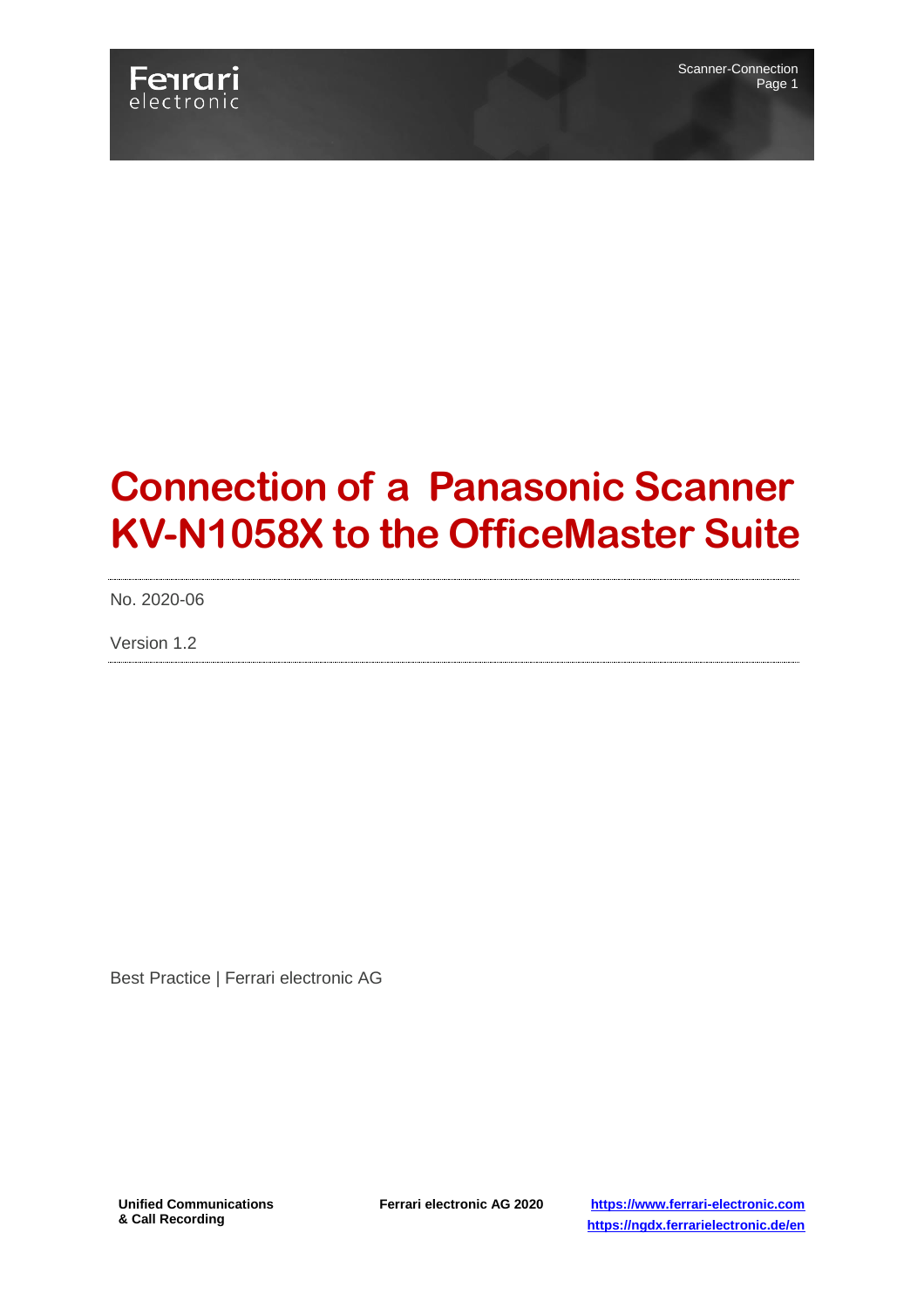

## **Content**

| 1.     |  |
|--------|--|
| 2.     |  |
| 2.1.   |  |
| 2.1.1. |  |
| 2.1.2. |  |
| 2.1.3. |  |
| 2.1.4. |  |
| 2.2.   |  |
| 3.     |  |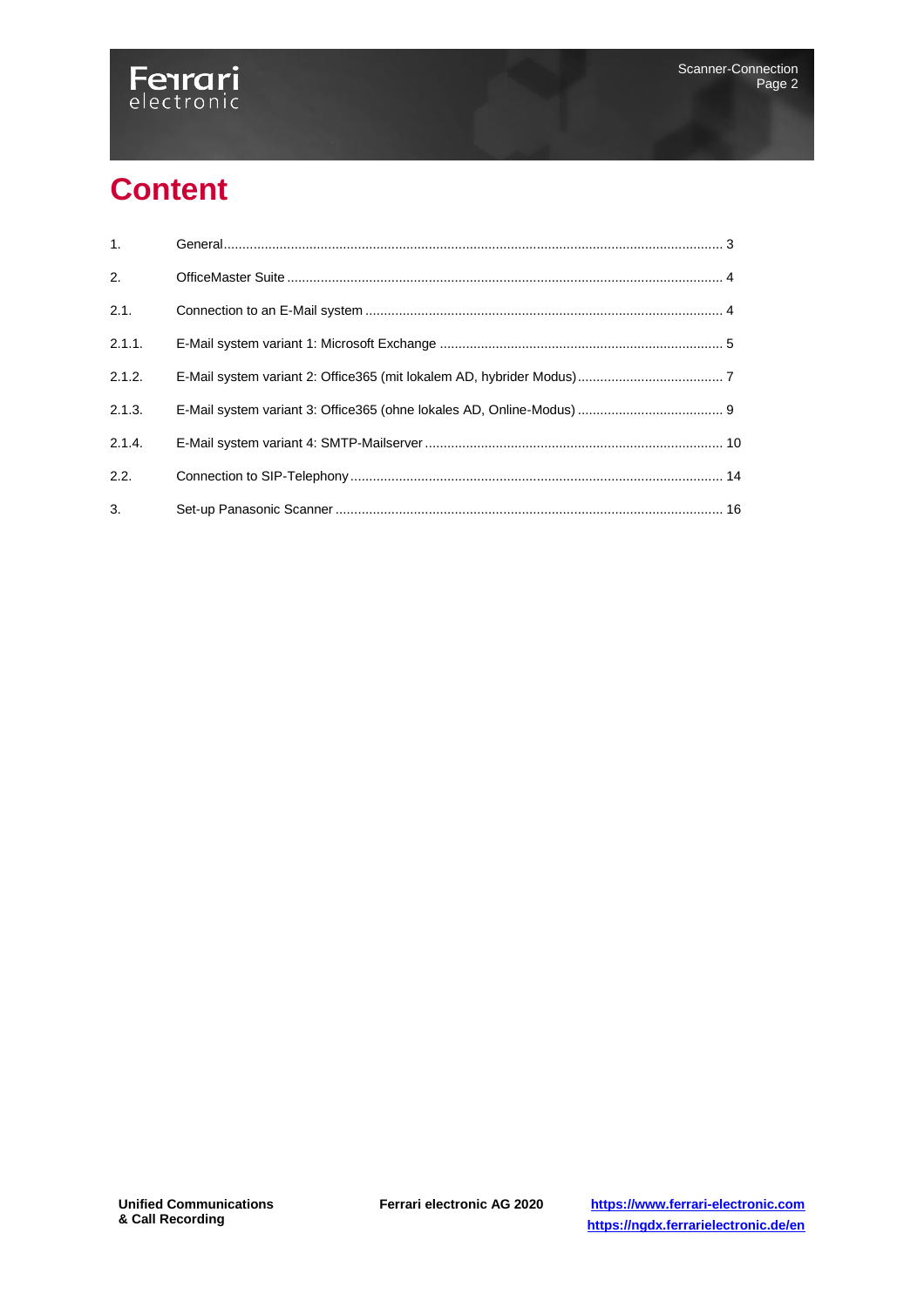## Fenrari electronic

## **1. General**

As part of the cooperation between Panasonic and Ferrari electronic AG an integration of the fax function into the firmware of the Panasonic scanners was implemented.



**Image: Fax-Application on the Scanner**

### **Concept of the connection**

When designing the integration, great attention was paid to simple user guidance, which should be combined with established standards.

For this purpose, an easy-to-use fax application was developed for the scanners, which forward messages to the e-mail server in the background using functions already available in the system. The entries for destination phone numbers and a possible subjectline for the user are automatically entered in the fields required for correct fax transmission.

The OfficeMaster Suite is connected to the e-mail server via connector (SMTP, Notes, Exchange or Office365 Connector). In doing so, one of the established connectors is also used. Parallel to this, individual fax numbers can be stored for the desired persons in the company through this connection.

The responses or transmission confirmations of the sent documents from the scanner can be sent directly to the mailboxes of the users through this type of connection.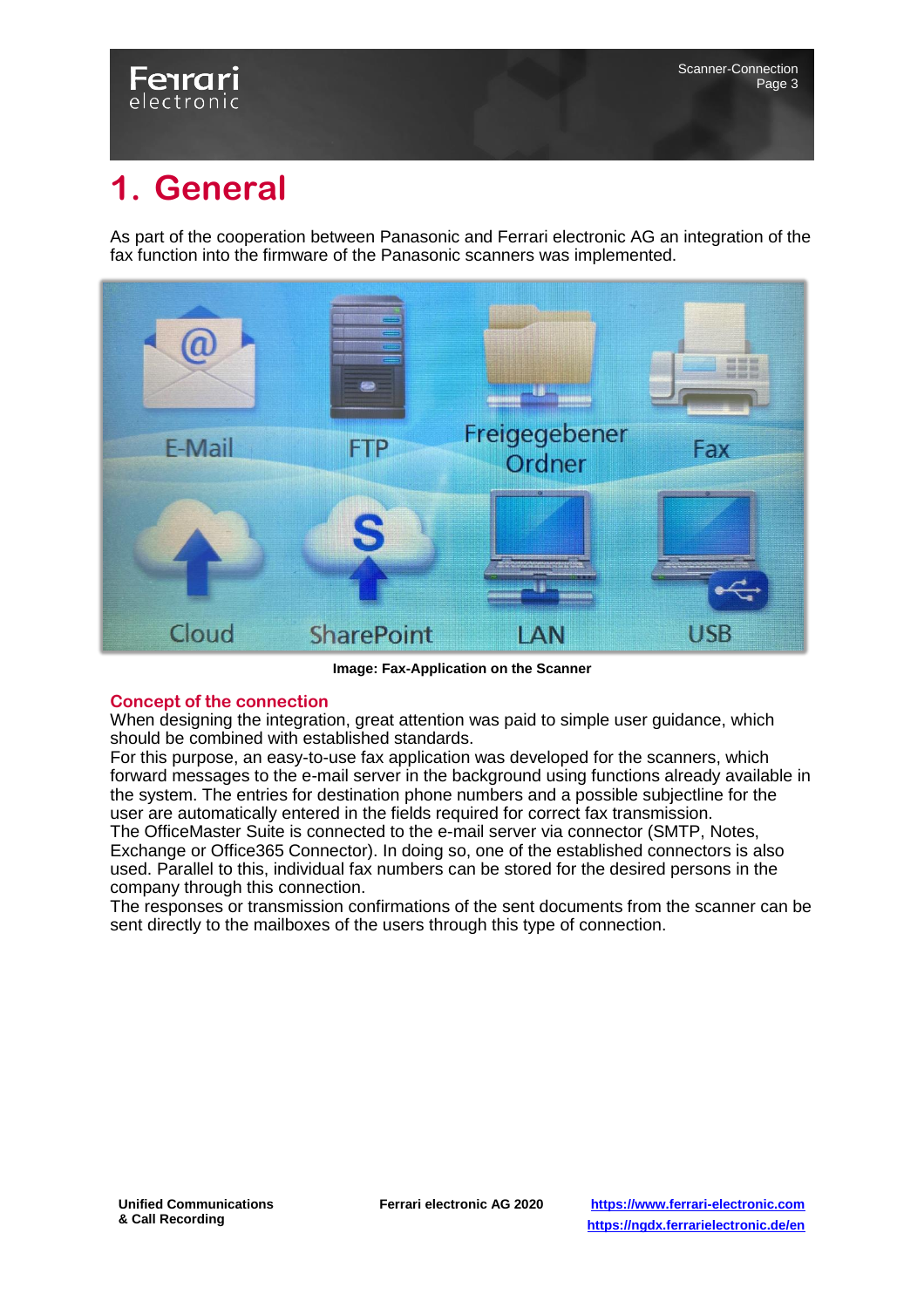## <span id="page-3-0"></span>**2. OfficeMaster Suite**

For OfficeMaster Suite, you must have a fully functional installation with a telephone connection (via SIP, see the section Connecting to SIP Telephony) and a connector (section Connecting to an e-mail system) to the e-mail system you are using. No additional scanner integration settings are required for simple fax integration.

<span id="page-3-1"></span>If OfficeMaster is configured as described here, a PDF transfer is theoretically also possible.

### **2.1. Connection to an E-mail system**

You can connect the OfficeMaster Suite to several e-mail systems (or simultaneously if the license is sufficient). Normally you use only one e-mail system and set up a connector that connects the document exchange server and the e-mail server.

In the following sections the four most common connections are described. Select the appropriate connection from these.

#### **1. Microsoft Exchange**

If you use a Microsoft Exchange Server, which is operated in your data center and you have full access, then we recommend this connection.

#### **2. Office365 (with local AD, hybride mode)**

The hybrid mode is the right choice for you if you have an O365 migration behind you and still have some installations and systems, for example the AD locally in your data center.

### **3. Office365 (without local AD, online-mode)**

In online mode, connection to Microsoft Office365 does not require Active Directory. The user-specific settings are stored directly in the mailbox of the corresponding user

#### **4. SMTP-Mailserver**

If you do not use a Microsoft Exchange Server or do not have administrative access, e.g. to create connectors, a pure SMTP e-mail transmission between document exchange server and e-mail server via this connection may be the right way.

With this connection you can create and manage users either in an LDAP-enabled directory or locally in OfficeMaster Suite.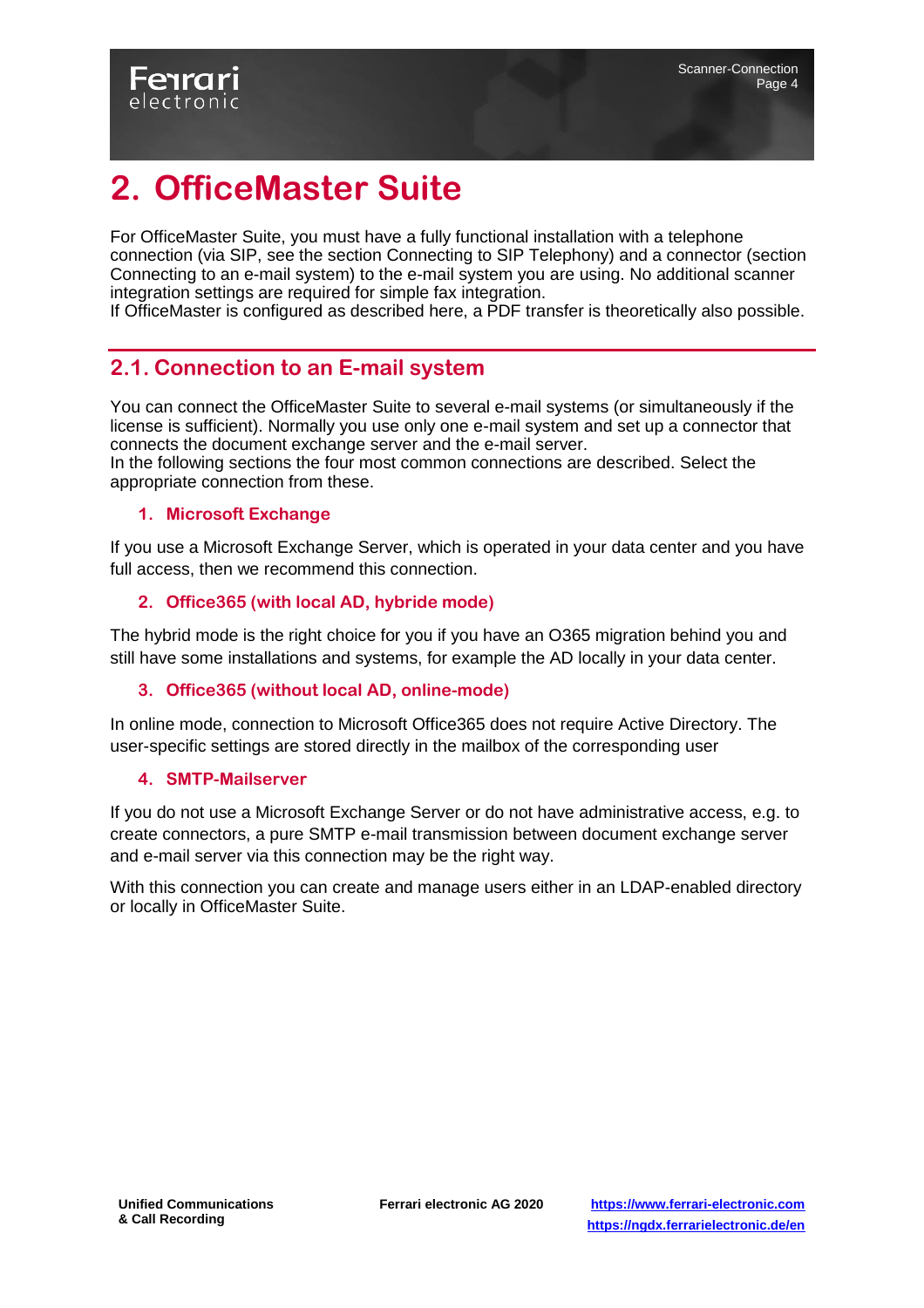

## <span id="page-4-0"></span>**2.1.1. E-Mail system variant 1: Microsoft Exchange**

To install the Exchange Connector, use an account with the following rights:

- Domain administrator or authenticated user with the rights in the domain
- Exchange Organization Administrator (complete)
- This account is only required temporarily for installation and configuration and is not the same as the service account.

#### **Preparation**

- The Connector component accesses the mailbox of the service account or the transfer mailbox. This leads to the processing of e-mails. To avoid the loss of important personal mailbox content, never use an existing personal user account as a service account.
- Via the user administration or the Microsoft Exchange system administration console, a user account is created which is a member of the domain users. This account needs its own mailbox.
- The mailbox must not be suppressed in the global address list.
- Membership in the Public Folder Management group gives the account full read permissions of the Exchange organization.
- The account is added to the local administrators group of the installation computer.

#### **Installation**

Install OfficeMaster Suite

#### **Configuration**

- Grant the service account full access to the %ProgramData%\ffums directory.
- Configure the SIP component to connect to a SIP trunk, IP-TK or SBC.
- Install the Microsoft Exchange Connector using the integrated installation wizard. During the installation you define the service account.

#### **Installation assistent of the Exchange Connectors**

*Receive connector*

- The creation of a receive connector is recommended, the corresponding option is preselected.
- A receive connector with the following properties is created:
	- o Name: Connector for UMS (ExchangeServer-MessagingServer)
	- o Configuration for the reception only over the specified port
	- o no anonymous authentication
	- o NTLM-authentication is activated
	- o Service account is activated especially for this connector
	- $\circ$  Communication to this connector is only allowed from the IP address of the messaging server
- The following transmission connector is also installed:
	- o Name: Connector for UMS (Exchange Server Messaging Server)
	- o SMTP Port 25
	- o No outbound authentication enabled
	- o Transmission server (Local Bridgehead) ist he selected Exchange Server
	- o Reception server (Smarthost) ist he selected Messaging Server, hosting the component of the connector

#### *Licence Goup*

In the user-limited variants of OfficeMaster Suite, a license group must be specified to manage the authorized users. By default, the license group is automatically created in the "Users" container in the Active Directory. Alternative groups can also be specified. *Service Account*

 $\bigcirc$  Create the Basic Settings Data Object in local domain context for the service account. The account is specially authorized for access to the connector.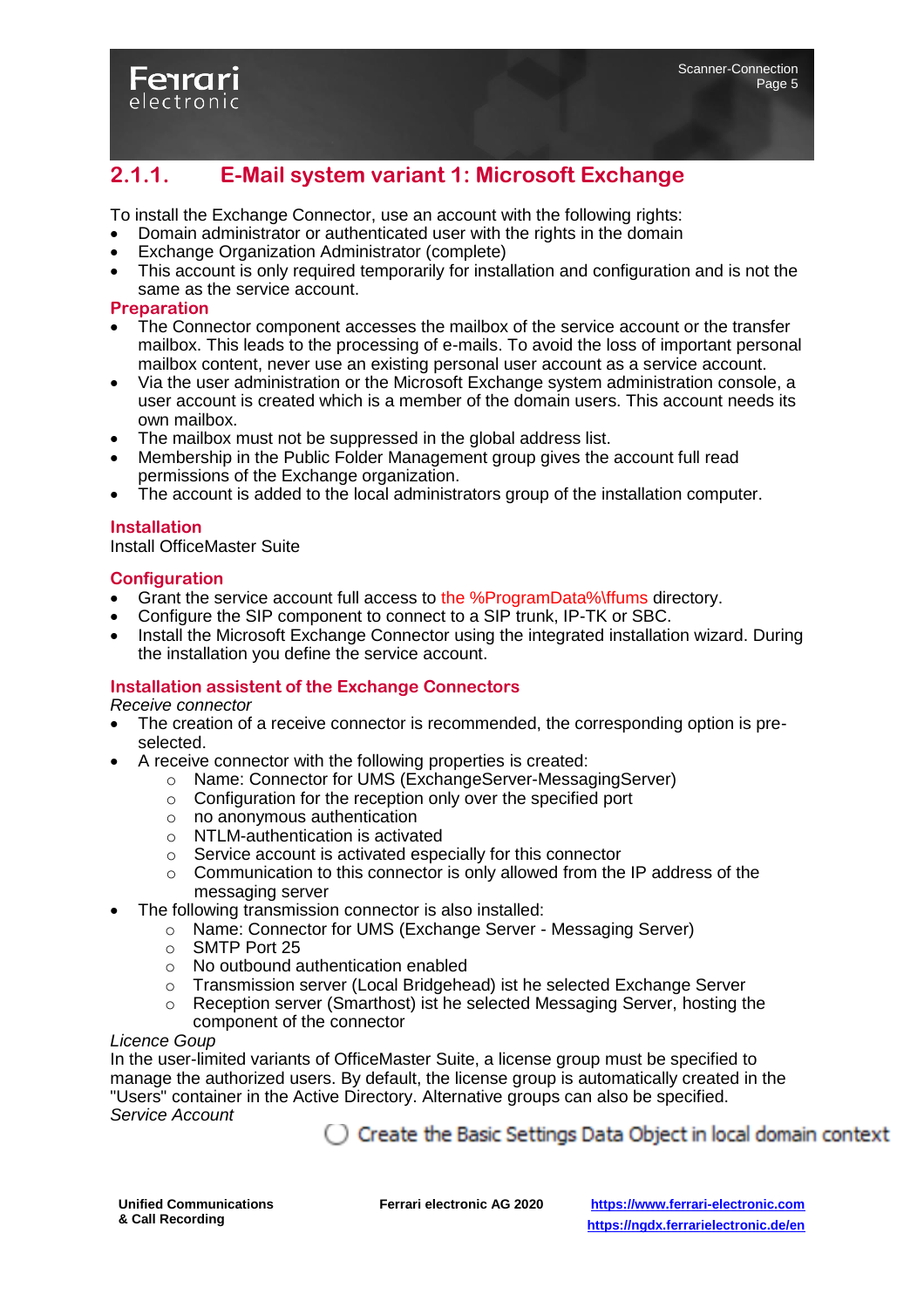

### **Installation Settings Verification**

Please verify the selected items to be correct or specify new values.

| Messaging Server:   | SCHULUNG7<br>$\checkmark$                                                                                                                                                                          | Exchange Server: | SCHULUNG7 |
|---------------------|----------------------------------------------------------------------------------------------------------------------------------------------------------------------------------------------------|------------------|-----------|
|                     | Create Receive Connector                                                                                                                                                                           | Port:            | 10025     |
| Template Directory: | <b><i><u>ISCHULUNG7VFFACCESS</u></i></b>                                                                                                                                                           |                  | 1.11      |
| License Group:      |                                                                                                                                                                                                    |                  |           |
|                     |                                                                                                                                                                                                    |                  | 111       |
|                     | Please specify the service account of the Exchange Connector component. It will be enabled to logon to<br>MS Exchange Server. It is highly recommended that the account was created as documented. |                  |           |
| Service Account:    | AUSTRIA2016\ferrari07<br>$\mathbf{r}$                                                                                                                                                              | Password:        |           |
| Global Settings:    | • Create the Basic Settings Data Object globally (recommended)                                                                                                                                     |                  |           |

#### **Image: Installation assistant for the Exchange Connector**

Important decision on the installation type of the configuration object!

- Install base configuration object globally (recommended)
	- o The global user settings are used as a template for all users that are not directly administered. These settings are stored in an object that is replicated centrally and made available throughout the organization. This setting is the default setting for organizations with a single administrative group or only one routing group.
- Installing a base configuration object domain-wide
	- o In larger organizations, the corresponding service account or the highest allowed installation account of the site may not have the right to store the global settings organization-wide. In this case the settings can be written to the current domain object. All other sites should also perform the installation in this way. Different global settings then apply in each location (or domain).

#### **Start oft he component**

Finally, start the MSX2KGATE component of the OfficeMaster Suite.

**You use the OfficeMaster Exchange management console to define a fax-type address for the users to be activated. All other settings are optional.**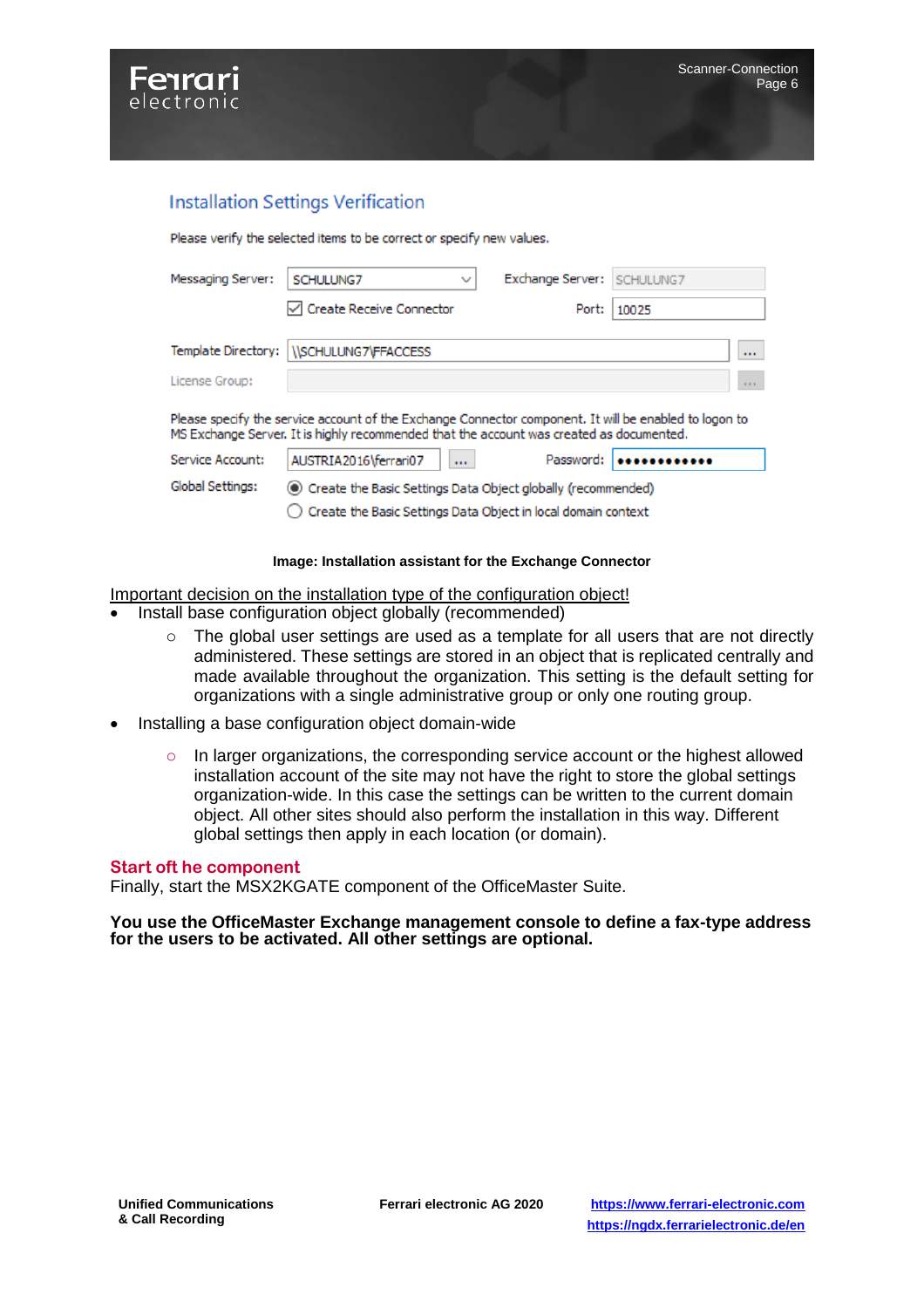

### <span id="page-6-0"></span>**2.1.2. E-Mail system variant 2: Office365 (with local AD, hybride mode)**

This is the correct mode if you have the message stores in the cloud but still use a local Active Directory for user management.

The hybrid installation assumes that user-specific values can be stored in Microsoft Active Directory. The main purpose of this installation mode is to migrate an on-premises Exchange installation to the Office365 cloud. The on-premises Active Directory, which has the existing schema extension of the Exchange organization, remains in place. The required attribute fields (proxyAddresses, extensionAttribute15) are then available in the user objects.The connector requires an Internet connection to access the Office365 server. Outgoing fax messages must be routed directly to the transfer mailbox without further processing such as signing.

#### **Administrative account for the set up**

- Login to Office365 with an organization admin, two-factor authentication must be temporarily disabled if enabled
- local domain user

#### **Office365-Service account**

This service account can be used as

- "Shared Mailbox" (costs no money, but needs a password(!), our recommendation) or as
- normal user mailboxes.

Other features of this account:

- Member of the group of domain users
- local administrator of the installation computer
- it should be removed from the Office365 password rotation

#### **Office365-Service-Transfer Account (the service account may also be used here)**

Outgoing messages are temporarily buffered in this mailbox before the OfficeMaster Suite picks them up. The size restriction of this mailbox should be adjusted accordingly.

#### **Installation**

- OfficeMaster Suite install and create a new component for Exchange Hybrid Mode<br>• Now log on to the Office365 organization using the wizard and the administrative and
- Now log on to the Office365 organization using the wizard and the administrative account described above
- Message transfer: We recommend the service transfer mode

 $\bullet$ 

specify transfer domains: e.g. "fax.company.net", "fax.local" (separated by comma or semicolon)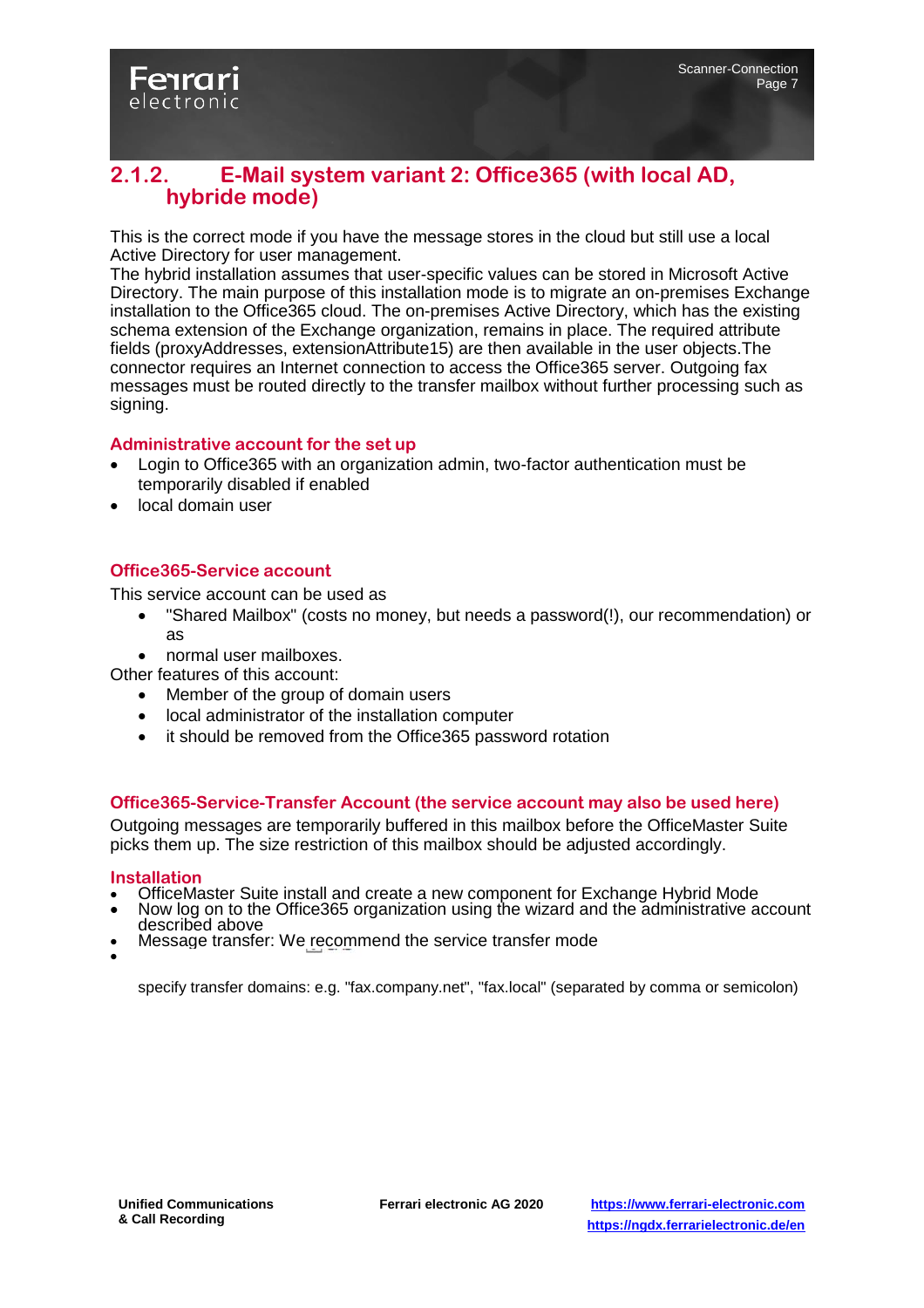

## **Transport Type Selection**

Please select the preferred transport mode.

| Messaging Server:        | CEBIT2016<br>v                                    |
|--------------------------|---------------------------------------------------|
| Organization:            | FIDS.onmicrosoft.com                              |
| <b>Transfer Mode:</b>    | <b>Internet Transfer Mode</b>                     |
|                          | Service Transfer Mode                             |
|                          | Ferrari@FIDS.onmicrosoft.com<br>                  |
| <b>Transfer Domains:</b> | fax.FIDS.onmicrosoft.com,sms.FIDS.onmicrosoft.com |
| Address Spaces:          | $\blacktriangledown$ FAX                          |
|                          | $\vee$ SMS                                        |

#### **Image: Set transport type to service transfer mode**

#### • Define service account

#### **Service Account Settings**

Please provide the service account for the connector.

| Existing service account, which accesses the Office 365 cloud and performs voice services and address book |  |  |  |
|------------------------------------------------------------------------------------------------------------|--|--|--|
| resolution services:                                                                                       |  |  |  |

and and

| Cloud Service Account: | Ferrari@FIDS.onmicrosoft.com                                                                                    | $\cdots$ | Password: |      |
|------------------------|-----------------------------------------------------------------------------------------------------------------|----------|-----------|------|
|                        | Enable cloud service account for OfficeMaster Voice Access                                                      |          |           |      |
|                        | Existing local service account for direct access to the local Microsoft Active Directory:                       |          |           |      |
| Domain \Username:      |                                                                                                                 | 3.8.81   | Password: |      |
|                        | Use cloud service account as Active Directory service account                                                   |          |           |      |
|                        |                                                                                                                 |          |           |      |
| Services:              | OfficeMaster License Group which inherits all users, they are allowed to use the OfficeMaster Unified Messaging |          |           |      |
| License Group:         |                                                                                                                 |          |           | 1.11 |

#### **Image: Specify service account in the installation wizard**

- Select license group to manage the authorized users (only for versions with user limit)
- Specifying the location for user data (AD or user mailbox)
- **You use the OfficeMaster Exchange management console to define a fax-type address for the users to be activated. All other settings are optional.**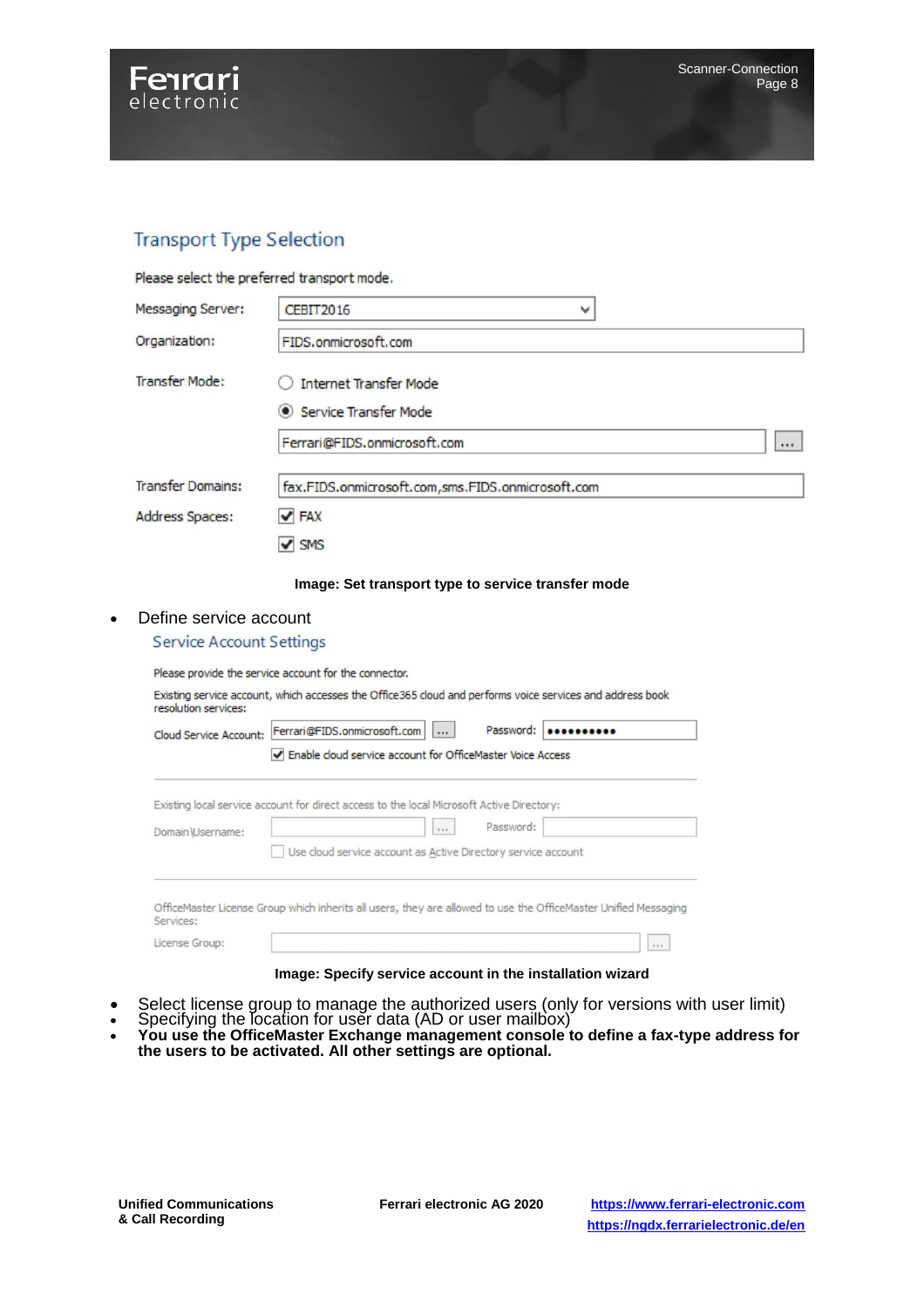### <span id="page-8-0"></span>**2.1.3. E-Mail system variant 3: Office365 (without local AD, Online-Mode)**

The connection to Microsoft Office365 does not require Active Directory. The user-specific settings are stored directly in the mailbox of the corresponding user. The connector requests these values when sending or receiving documents. With this connection all Unified Messaging services are supported, which are also available with a normal Exchange Connector.

The connector requires an Internet connection to access the Office365 server. Outgoing fax messages must be routed directly to the transfer mailbox without further processing such as signing.

#### Login to Office365 with an organization admin

An Office365 login is performed during the installation. This login refers to an administrative account that contains the necessary rights to create objects in the Office365 Exchange area (Organization Administrator). The two-factor authentication, if enabled, must be temporarily disabled.

#### Office365 service account for accessing address books

A separate service account or mailbox is required to operate the connector. This mailbox should be created manually beforehand as a normal user mailbox. The mailbox is used to access the public address book of the Office365 installation and is stored in the Connector.

This service account can be used as

- "Shared Mailbox" (costs no money, but needs a password(!), our recommendation) or as
- normal user mailbox.

Further features of this account:

it should be removed from the Office365 password rotation

#### Office365 service transfer account (the service account may also be used here)

The outgoing messages are temporarily buffered in this mailbox before the OfficeMaster Suite picks them up.

#### **Installation**

- Install OfficeMaster Suite
- Create a new component for online mode
- Now log on to the Office365 organization using the wizard and the administrative account described above
- Message transfer: we recommend the service transfer mode
- enter your transfer domains: e.g. "fax.company.net", "fax.local" (separation with comma or semicolon)
- Define service account
- Select license group to manage the authorized users (only for versions with user limit)
- Specifying the location for user data (AD or user mailbox)
- **You use the OfficeMaster Exchange management console to define a fax-type address for the users to be activated. All other settings are optional.**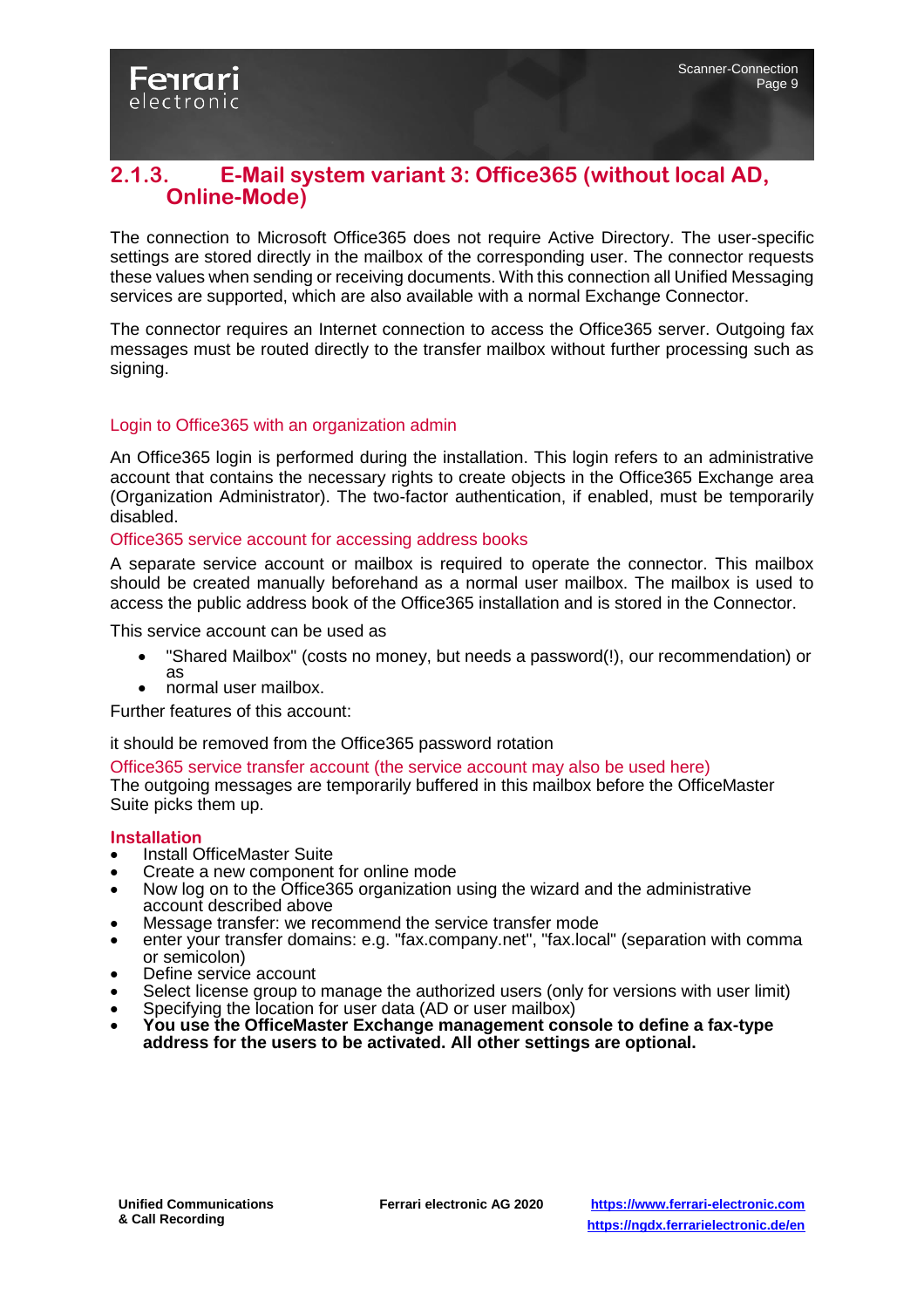<span id="page-9-0"></span>

#### **Preparation**

- Create administrative account for access to the external directory service
- Reading access

electronic

The OfficeMaster Suite requires three of your components for this scenario: SMTPRX, SMTPTX, MAILGW

#### **E-mail dispatch SMTPTX**

To send e-mails, SMTPTX forwards all e-mails to the company's internal mail server (relaying server), which sends the mails to the Internet. This mail server can be any SMTPbased mail server, such as Notes/Domino, Microsoft Exchange, Sendmail etc. **Configuration** 

- $\triangleright$  Name of the mail servers; Port for receipt at the mail server
- **▶ Adapted Host**
- $\triangleright$  When sending mail, SMTPTX communicates the name of the host on which SMTPTX is running to the configured mail server. Alternatively, the name configured as Custom Host can be communicated to the mail server. This is necessary if the mail server requires the fully qualified name to be specified for sending mail. For example, if the host of SMTPTX is named "faxserver" and this name is not accepted by the mail server, "faxserver.company.com" can be configured as a customized host.

| SMTP-Sender                     |                                |                |
|---------------------------------|--------------------------------|----------------|
| E-Mail Sending (smtptx0)        |                                |                |
| Allgemein                       |                                |                |
| Name des Mailservers   10.1.1.5 |                                |                |
| Port                            | ÷<br>25                        |                |
| Angepasster Host                |                                |                |
| Domain Name System              |                                |                |
| Autorisierung                   |                                |                |
| Benutzer                        |                                | $\sim 10^{-1}$ |
| Kennwort                        |                                |                |
|                                 | Transport Layer Security (TLS) |                |

**Image: Settings in the component for receiving e-mails**

Incoming e-mails are forwarded from the e-mail server to SMTPtX. This server is immediately ready for operation after installation and start of the component. If different settings are required for ports, IP addresses (if there are several addresses on the server), or message sizes, you can set this in the SMTPTtX component.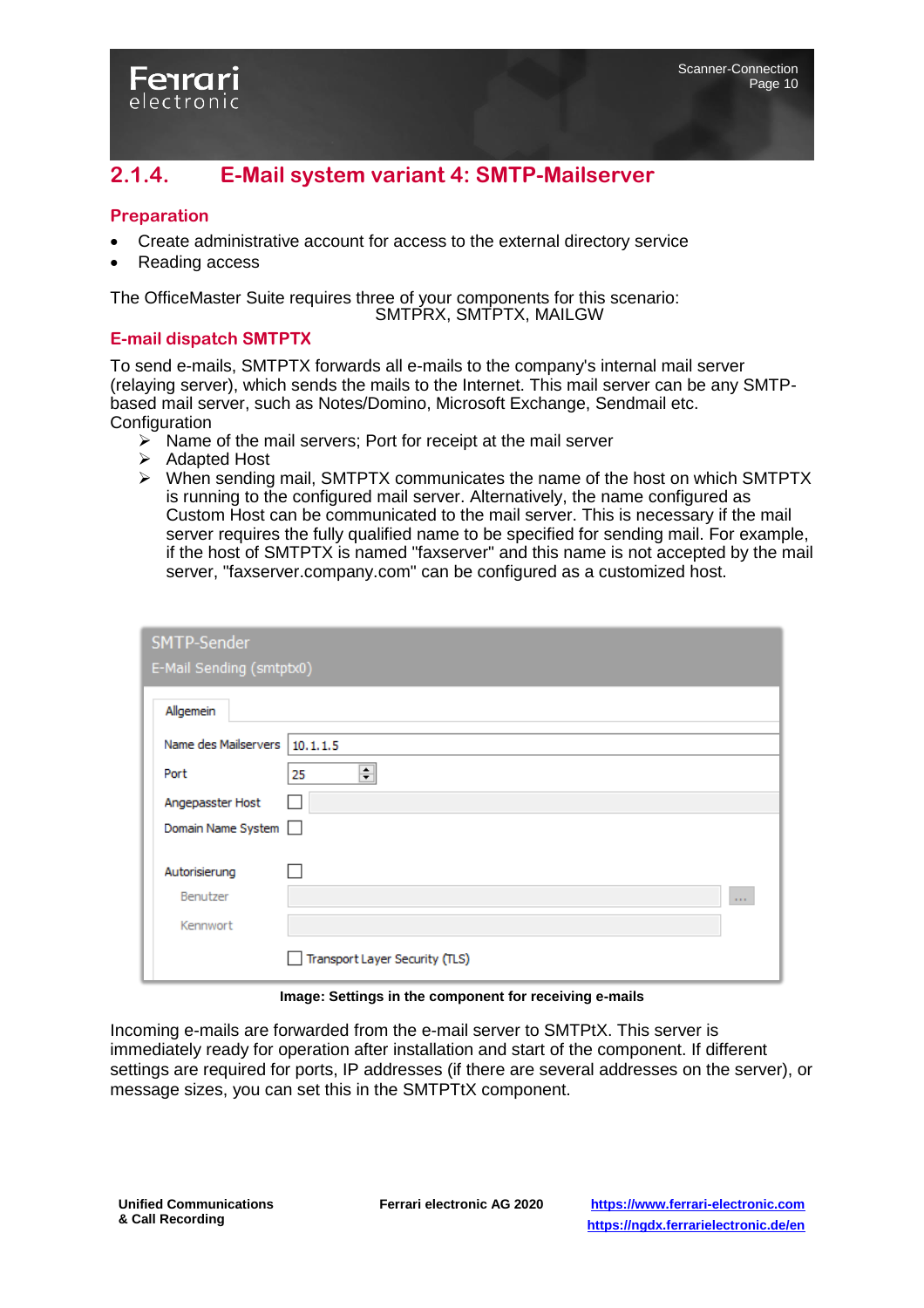

#### **Settings for the users MAILGW**

#### Define component MAILGW

| LDAP/SMTP Connector    |                             |                                                    |
|------------------------|-----------------------------|----------------------------------------------------|
| Mail Gateway (mailgw0) |                             |                                                    |
|                        |                             |                                                    |
| General                | User                        | Receive                                            |
| E-mail Addresses       |                             |                                                    |
| Mail Gateway           |                             | mailgw@fax.local                                   |
|                        | Default recipient           | admin@company.com                                  |
|                        |                             | Address Encapsulation (FAX/SMS)                    |
|                        | <b>SMTP Domain Names</b>    |                                                    |
| General                |                             | fax.local                                          |
| Fax                    |                             |                                                    |
| <b>SMS</b>             |                             |                                                    |
|                        |                             |                                                    |
|                        | Notification Sender Address |                                                    |
| Mode                   |                             | Automatically generated by sender information      |
|                        |                             | fax=0123456789@fax.local, sms=0123456789@fax.local |
|                        |                             | Fixed E-Mail Address                               |
|                        |                             |                                                    |
| <b>Fax Attachment</b>  |                             |                                                    |
| File format            |                             | PDF (Status Header/Footer)<br>▼                    |
| OCR text               |                             | $<$ Iqnore $>$<br>$\overline{\phantom{a}}$         |
|                        |                             |                                                    |
| Fax Cover Page         |                             |                                                    |
| Suppress               |                             | Never<br>▼                                         |
| Placeholders           |                             | Define                                             |

#### **Image: Configuring a new component of type MAILGWKonfiguration**

#### E-mail address area

- > Mail-Gateway
- $\triangleright$  Status messages are sent by the Mail-Connector as e-mail to the users. For these SMTP mails, the value configured for Mail Gateway is used as sender address.
- Default recipient/administrator

All processes that were created by unauthorized users or that cannot be assigned to a user are forwarded to the e-mail address specified as administrator.

- > Fax-Domain
- Messages to the OfficeMaster Suite with this target domain are interpreted as fax messages.Empfohlene Option: Address Encapsulation (FAX/SMS)

This function ensures that the syntax [Fax:0123456789] can also be used when sending from the e-mail client.

The user administration itself can be maintained in an LDAP-compatible directory service or in the user administration directly in the MAILGW component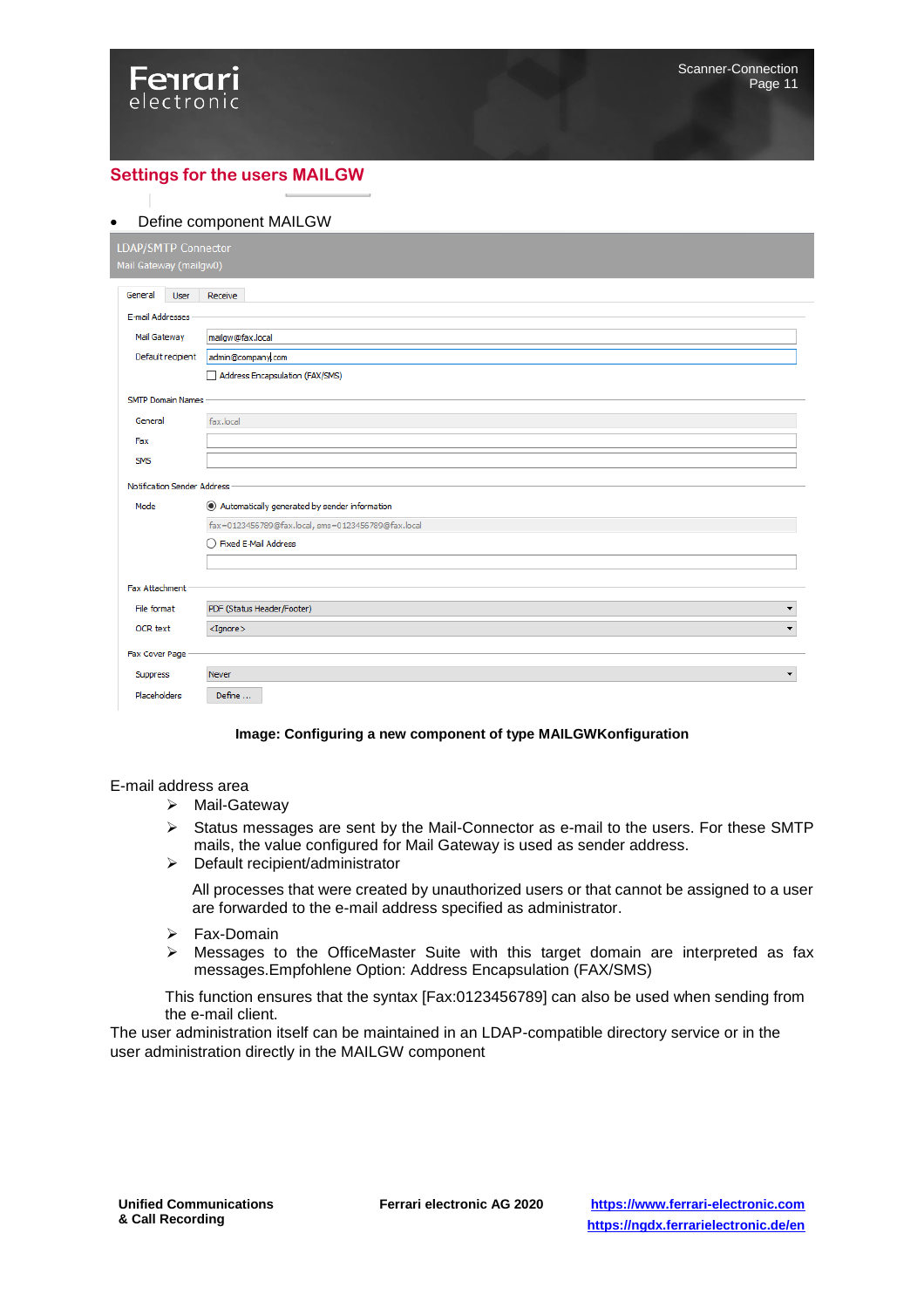#### **User administration in MAILGW (local)**

For a limited number of users (1 to 20), it may be useful to maintain users directly at the mail gateway. The intended users are entered and edited in MAILGW.

| LDAP/SMTP Connector<br>Mail Gateway (mailgw0)                                                      |                              |            |            |                            |            |  |
|----------------------------------------------------------------------------------------------------|------------------------------|------------|------------|----------------------------|------------|--|
| General<br>User<br>Receive<br>User Administration<br>Managed by  (C) LDAP Server  (C) Mail Gateway |                              |            |            |                            |            |  |
| User Attributes                                                                                    |                              |            |            |                            |            |  |
|                                                                                                    | H Add 5 Edit □ Copy X Remove |            |            |                            |            |  |
| $\overline{\phantom{1}}$<br>Name                                                                   | Fax                          | <b>SMS</b> | <b>VOX</b> | E-mail                     | Authorized |  |
| 81                                                                                                 |                              |            |            | info@ferrari-electronic.de | Fax/Voice  |  |

**Image: Local stored users in MAILGW**

The most important settings are described below, then the users configured in this way are ready for use.

E-Mail; Fax; SMS

electronic

- $\triangleright$  Based on the e-mail address, the mail gateway identifies the sender of fax or SMS transmission orders in order to insert user-specific parameters (cover page, header, etc.).
- $\triangleright$  The phone numbers of received fax and short messages are compared with the stored fax or SMS address. If there is a match, the receiving process is assigned to the user and delivered by e-mail to the stored e-mail address.

Authorization forFax; SMS

 $\triangleright$  The services can be allowed individually per user. For this purpose, the corresponding check boxes at the bottom of the index card are deactivated / activated. Sending processes of users without authorization are answered with an error mail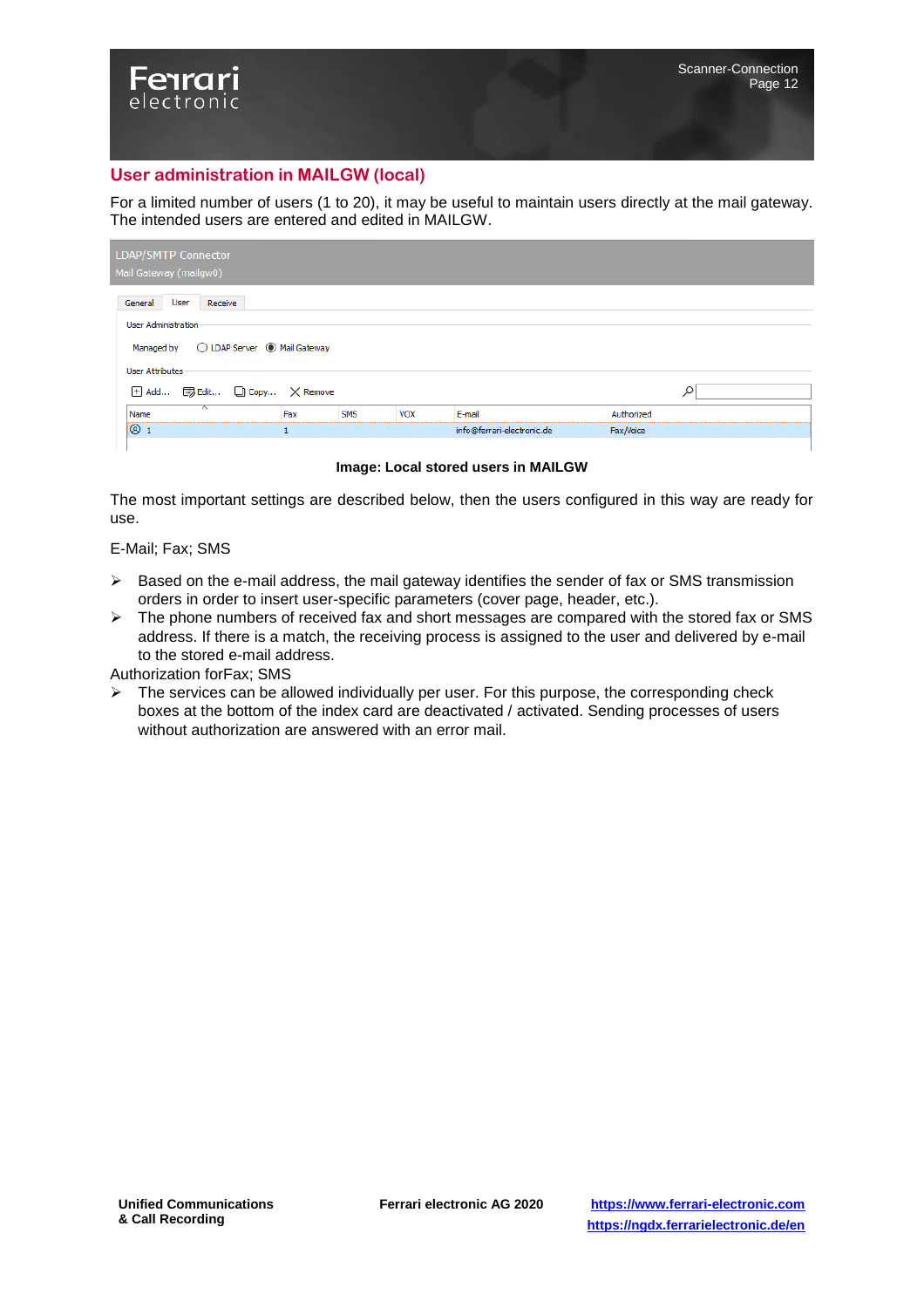#### **User administration in the directory service (LDAP)**

#### Т

electronic

.

Working in a directory service simplifies user data maintenance because all relevant settings can be made centrally in the directory

| LDAP/SMTP Connector<br>Mail Gateway (mailgw0) |                              |                               |
|-----------------------------------------------|------------------------------|-------------------------------|
| General<br>User                               | Receive                      |                               |
| User Administration                           |                              |                               |
| Managed by                                    | ◉ LDAP Server ( Mail Gateway |                               |
| <b>LDAP Connection</b>                        |                              |                               |
| Server                                        |                              | $\equiv$<br>Port<br>389       |
| Protocol version 2                            | ▼                            |                               |
| User                                          |                              | $\mathbf{r}$ and $\mathbf{r}$ |
| Password                                      |                              |                               |
| <b>LDAP Queries</b>                           |                              |                               |
| <b>Base DN</b>                                |                              |                               |
| User filter                                   |                              |                               |
| <b>User Attributes</b>                        | Define                       |                               |

#### **Image: MAILGW on LDAP-mode without settings**

The MAILGW accesses the fields searching and reading. Searching access is made to the fields (LPD) name, e-mail address, fax address and SMS address to find the appropriate user for the send and receive operations to be processed.

To simplify the startup, load one of the available templates for the values to be read out into the configuration.

Basic settings for LDAP access and queries

- ▶ Server; Port; Protocol-Version
- Administrativ user; password, read-only access (e.g.: *CN=administrator,CN=users,DC=company* or *administrator@domäne*)
- $\triangleright$  Basis-DN for user data

Setup Wizard General Tab

- $\triangleright$  UID & Name
	- The name or the UID is used for the user assignment of send jobs that have been transferred to OfficeMaster.
	- The user name is derived from the values stored in the directory service.
- $\triangleright$  Set up areas for addresses (E-Mail, Fax)

Based on the addresses entered here, the corresponding users are selected from the directory service.

Recommended option: configure values for identifier and header

| <b>Unified Communications</b> |  |
|-------------------------------|--|
| & Call Recording              |  |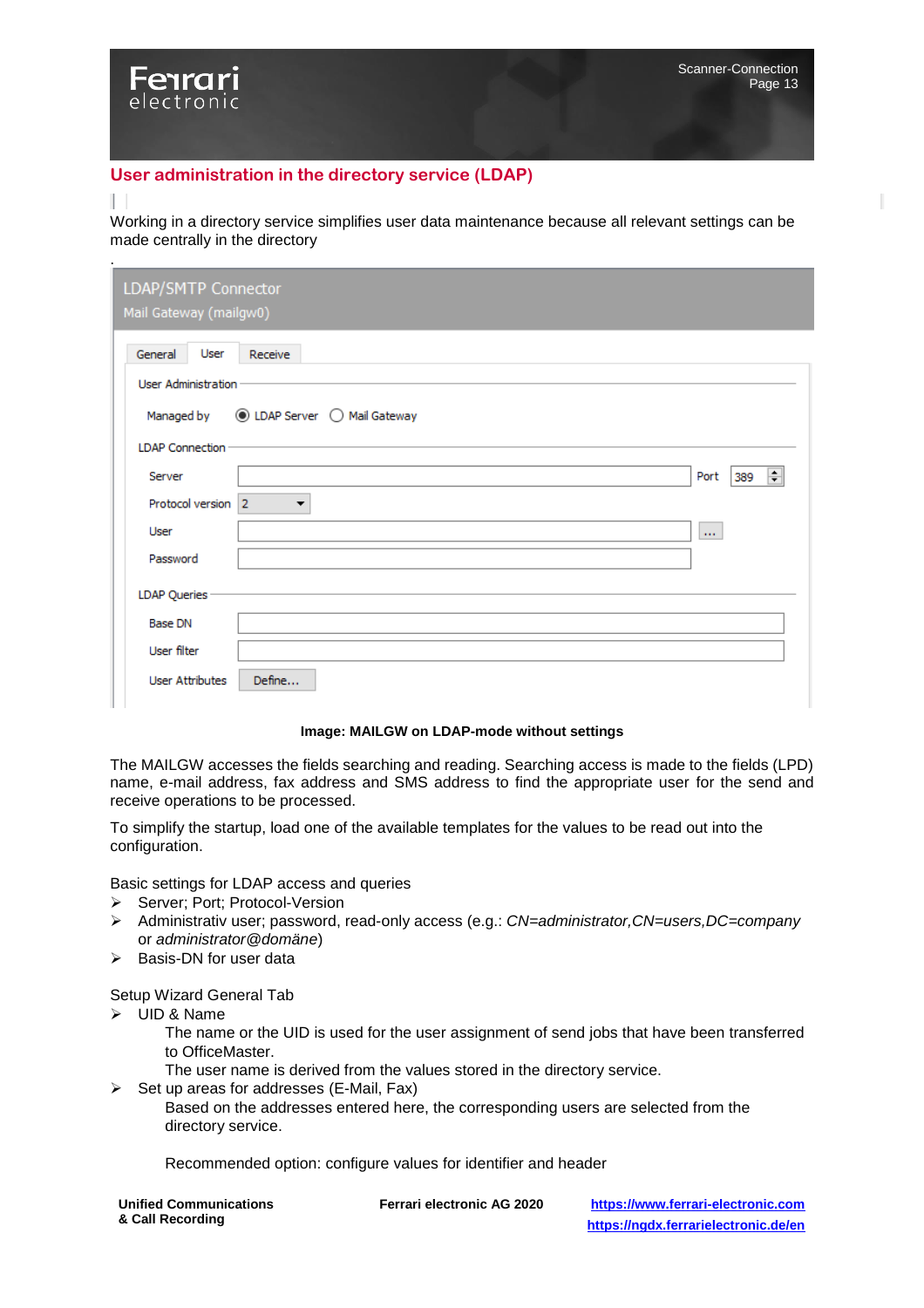

## <span id="page-13-0"></span>**2.2. Connection to SIP-Telephony**

The SIP component is available for connecting to SIP trunks and IP telephone systems. To configure it, open the OfficeMaster Suite Configuration and select DirectSIP from the Quick Launch toolbar.

#### **Define new components**

On a "fresh" system, you will not yet find a created SIP component. To create a new component, select "Add component". An installation wizard will then open.

In the first step, select the type of connection to be connected. This preselection makes the following dialog with the currently predefined remote stations clearer.

The templates are constantly extended and an update will be made to update the OfficeMaster Suite accordingly. If the remote peer you are using is not listed, select "General profile" and continue to follow the wizard.

Enter the connection information such as IP address and port of the remote terminal (PBX or SIP trunk) here.

Depending on existing licenses and desired prioritization of incoming and outgoing messages, you can configure the available lines here.

Finally, when using the Fax function, you enter the basic information for fax communication. After you have run through the wizard, you will see the newly created component in the overview of available SIP components.

You can access the complete setting options for the connection by left-clicking on the component in the quick launch bar or by right-clicking from the main field.

At this point you can make further settings, e.g. for NGDX or the routing, based on the dialed phone numbers.

If you have had to adapt an existing profile, or have implemented a connection that is not yet listed, we look forward to your feedback and will be happy to supplement this for future releases of the OfficeMaster Suite.

The most important settings for connecting to the SIP trunk are

 $\triangleright$  SIP-Trunk

If you were able to select the SIP trunk to be used as a template with the installation wizard, all necessary parameters are already stored here.

 $\triangleright$  Certificate (Friendly Name)

If you have selected TLS as transmission protocol, please select the corresponding computer certificate here.

Alternatively, enter the name of your certificate here and the OfficeMaster Suite will then search for the certificate in the certificate administration of the local computer using the display name.  $\triangleright$  NGDX- and Fax-settings

On the Fax and NGDX tab, you can set the parameters for document exchange. Some settings have already been requested and stored by the installation wizard. You can adjust them at any time.

The validity of the settings can be seen from the respective label. Accordingly, there are settings for:

- Fax and NGDX
- Fax
- NGDX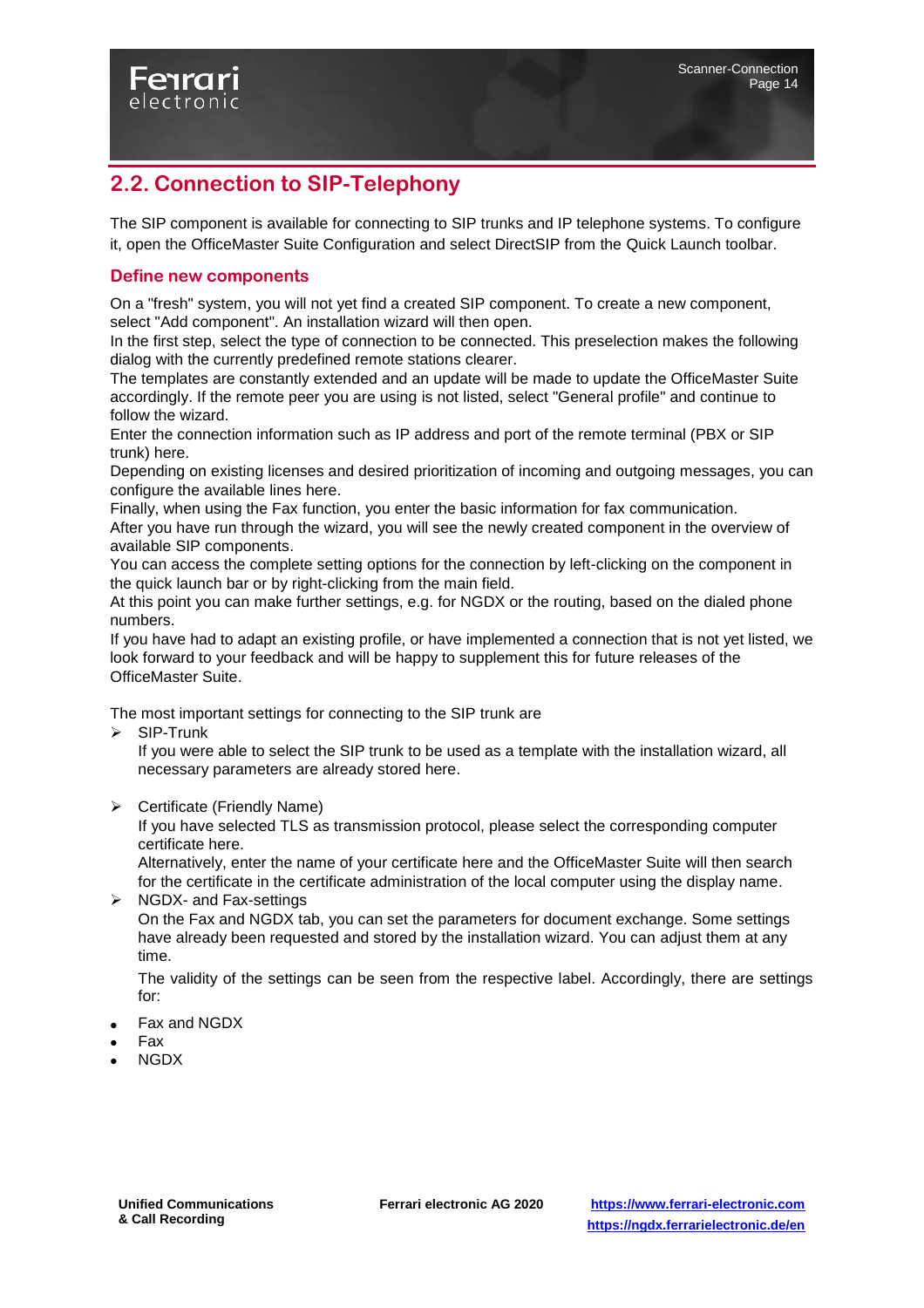

#### **Fax and NGDX**

Here you should set the global fax identifier and activate T.38 and T.38 Highspeed.

#### **Fax**

The classic fax has an additional header option, which you should set

**NGDX**

 $\triangleright$  Activ

Activate document exchange. Whenever a remote party can receive documents via NGDX, this transmission is used. If NGDX is not possible, the automatic fallback to fax will be performed.

▶ Certificate, Private Key, Passwort, Root CA

If the documents are to be encrypted and transmitted via NGDX with a trustworthy certificate, please enter the relevant information here.

Ferrari electronic delivers a root certificate which should be registered under Root CA. You can operate a certification authority (Root CA) yourself and exchange the root certificate. However, you should only do this if you want to communicate in a closed user group.

If you click the "plus" in the interface behind the input field, you can create a Self-Signed NGDX certificate. This creates a private key, a Certificate Signing Request/CSR and a Self-Signed certificate. These can be used for encryption from now on - but do not have a signature of the CA.

The phone number to be stored here can contain a wildcard as shown in the figure. By placing an asterisk (\*) at the end of the phone number, the certificate is valid for a block of phone numbers with "any" end.

As soon as you confirm the entry, the private key and the certificate are automatically stored by the configuration.

The certificates are then also visible as NGDX certificates in the certificate administration.

You can send us the generated CSR file, we will sign it and create a certificate that matches the root certificate (Root CA). To do this, send us a signing request to "pmc@ferrari-electronic.de".

You must then store the received certificate in the folder C:\ProgramData\FFUMS\fmsrv\data\pki\ngdx. You replace the self-signed certificate. Now the trust chain is intact and you can use the encrypted and authenticated document transmission (Secure NGDX).

The password field is required if the private key is secured with a password. The certificates and keys generated by OfficeMaster Suite do not currently use a password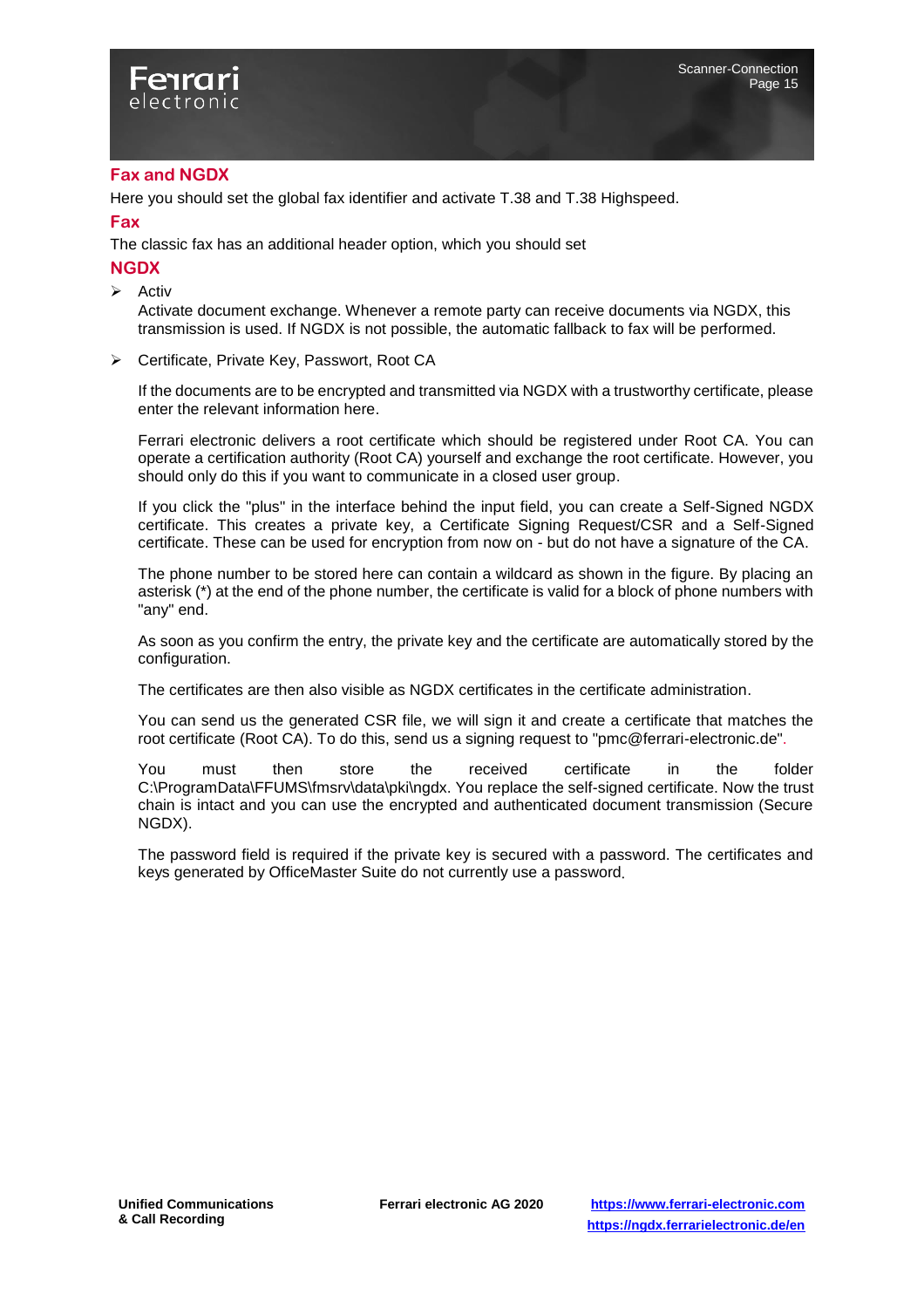## <span id="page-15-0"></span>**3. Set up Panasonic Scanner**

The settings for SMTP and the fax application must be made on the scanner. If not already set up to send email, go to the scanner's website and select the SMTP configuration area.

| <b>KV-N1058X</b>           | Easy Setup Wizard |                                   | Reload |
|----------------------------|-------------------|-----------------------------------|--------|
| o<br>Ħ                     | - -               | ⊥                                 |        |
|                            |                   | <b>Information</b>                |        |
|                            |                   | $\bullet$ Scanner $\circ$ Network |        |
|                            |                   |                                   |        |
| <b>Scanner Status</b>      |                   |                                   |        |
| Scanner has no error.      |                   |                                   |        |
|                            |                   |                                   |        |
| <b>Error Code</b>          |                   | Click for C2X Error Details       |        |
| <b>Network</b>             |                   | 1Gbps #220                        |        |
| Date & Time                |                   | 06/07/2020 13:00                  |        |
| <b>Scanner Information</b> |                   |                                   |        |
| <b>Model Name</b>          |                   | KV-N1058X                         |        |
| <b>Firmware Version</b>    |                   | Y.06                              |        |
| <b>Counter</b>             |                   |                                   |        |
| <b>Scan</b>                |                   | $\boxed{0}$                       |        |
| System                     |                   | 10558                             |        |
|                            |                   |                                   |        |

#### **Image: Information page of the scanner**

The configuration settings require user name and password. Either use your existing customized login information or use the default settings as shown in the scanner documentation.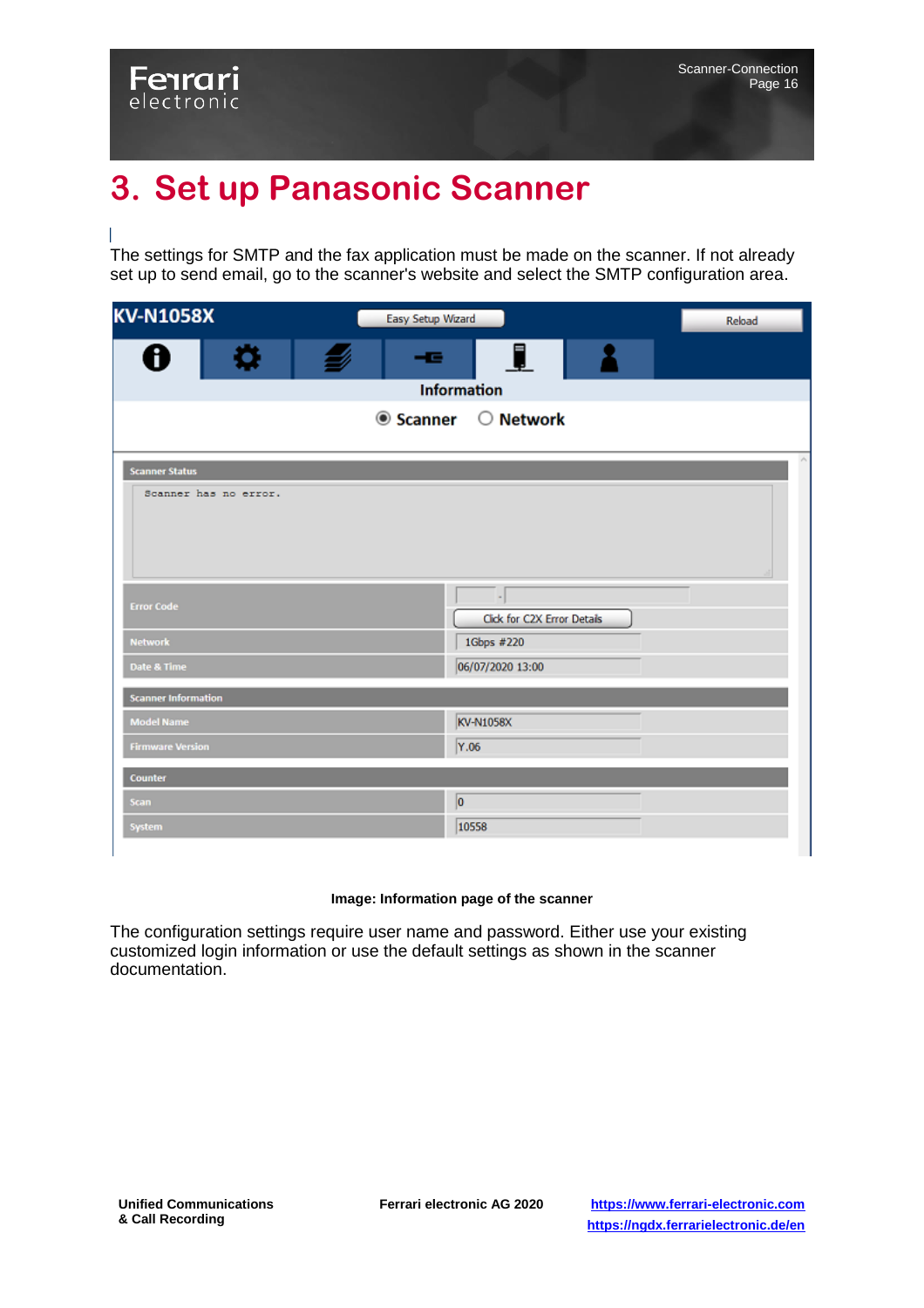Fenrari electronic



**Image: Server submenu on the scanner's website**

First select SMTP to set up the connection to the e-mail system used

| <b>KV-N1058X</b>     | Easy Setup Wizard   | Reload                |
|----------------------|---------------------|-----------------------|
| Ö,<br>f<br>W)        | L<br>ᆍ              |                       |
|                      | Server              |                       |
| <b>SMTP Settings</b> | <b>Back</b>         | <b>Submit</b><br>Test |
| <b>Account</b>       |                     |                       |
| <b>From Address</b>  | scanner@localdomain |                       |
| <b>SMTP Server</b>   |                     |                       |
| <b>Address</b>       | mail.localdomain    |                       |
| SSL/TLS              | Off $\sim$          |                       |
| <b>Port Number</b>   | 25                  | $(1 - 49151)$         |
| Configuration        |                     |                       |
| <b>Advanced</b>      | ٧                   |                       |

#### **Image: SMTP-Server settings**

Please be sure to use the test function to ensure that the SMTP transport works. If this is successful, you can use the to call up or configure the "Fax Service" as seen in the submenu for server settings.